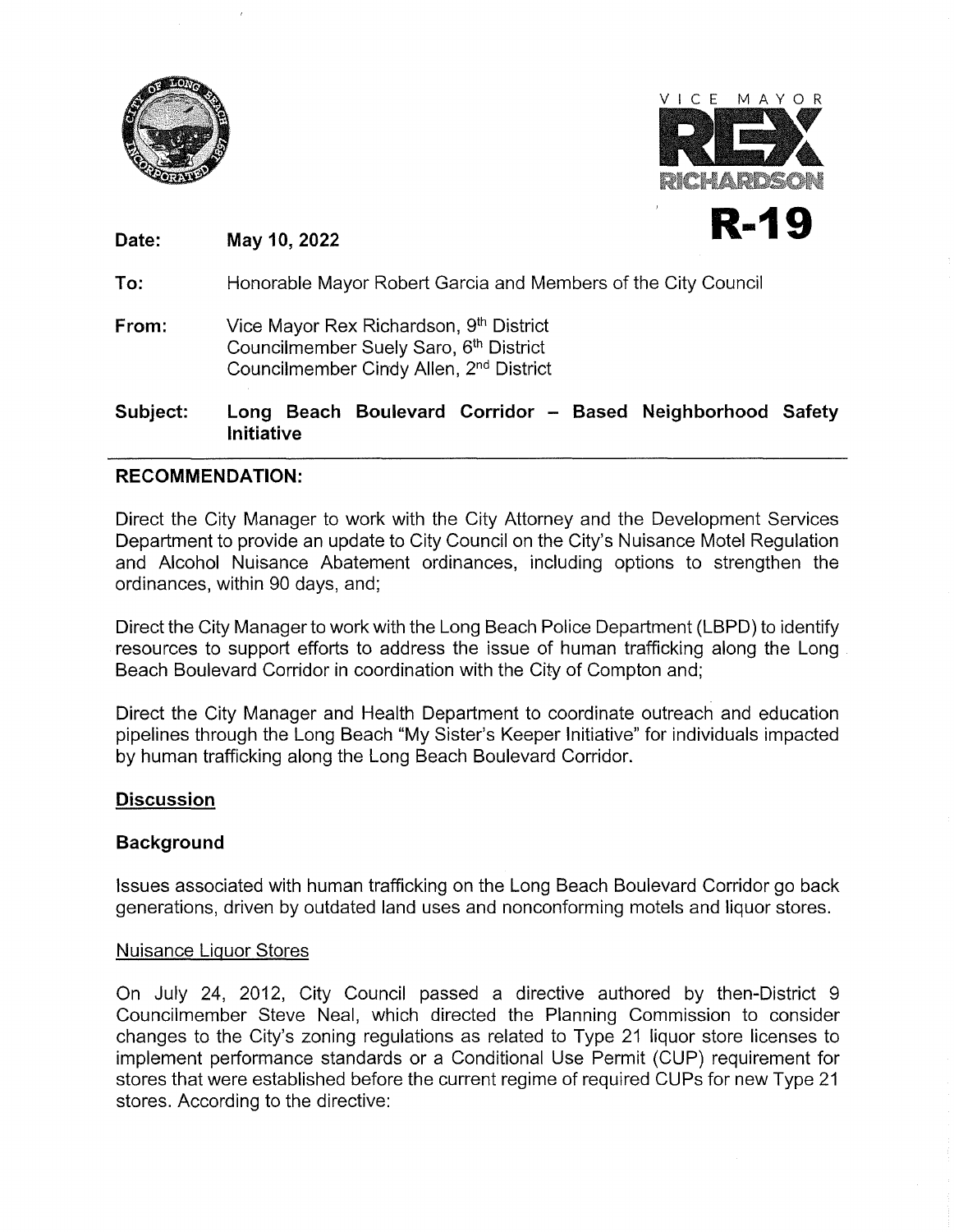



"A Conditional Use Permit or the imposition of meaningful development or performance standards may be helpful in eliminating or reducing the negative operating characteristics of certain Type 21 liquor outlets and will serve to ensure public safety and compatibility with the community. The Planning Commission is in the best position to provide a suitable recommendation to the Council as to an appropriate regulatory framework for these existing legal non-conforming uses.<sup>1</sup>"

On May 16th, 2013, the resulting pilot ordinance, effective on all stores north of Del Amo Boulevard, passed the Planning Commission by unanimous vote.2 The ordinance was then sent to the City Council on August  $6<sup>th</sup>$ , 2013, where it also passed by unanimous vote.3 The new Alcohol Nuisance Abatement Ordinance created a set of performance standards for liquor stores which had been grandfathered in as a deemed approved use before the establishment of the CUP regime and created penalties up to and including revoking the liquor store's "deemed approved" status, which would prevent them from continuing to sell alcoholic beverages unless they applied for a Conditional Use Permit.<sup>4</sup> Some of these standards included:

- Providing exterior lighting and security measures, including security cameras to the satisfaction of the Chief of Police
- No more than 10% of the square footage of the windows and transparent doors of the premises being covered or obstructed
- Removal of existing publicly accessible exterior pay phones
- Removal of any graffiti found on the premises within 24 hours
- Displaying the building address on all sides of the building facing a public right-ofway, including alleys

Conditional Use Permits impose certain requirements on a business in order to continue operating outside of the zoning code. The passage of this ordinance effectively made

<sup>1</sup>"Establishment of a CUP or Development Standards Requirement for Existing Legal Non-Conforming Type 21 (Off Sales General) Liquor Stores or Similar Outlets (City-wide)" July 2012. http://longbeach.legistar.com/View.ashx?M=F&ID=2008829&GUID=CD533878-504C-41EB-84FF-**B1FC1A428B2F** 

<sup>2 &</sup>quot;Planning Commission Minutes, Thursday May 13, 2013" http://longbeach.legistar.com/View.ashx?M=M&ID=242167&GUID=7B676E65-73CB-4C98-B0F8-3EACA804DCF3

<sup>3 &</sup>quot;City Council Minutes, Tuesday August 6, 2013" http://longbeach.leqistar.com/View.ashx?M=M&ID=259065&GUID=1 EC8AE84-8D76-4CBE-8225- 5148FD2F6C46

<sup>4</sup>**"LBMC CHAPTER 21.57** - **ALCOHOL NUISANCE ABATEMENT"**  https://library.municode.com/ca/long\_beach/codes/municipal\_code?nodeld=TIT21ZO\_CH21.57ALNUAB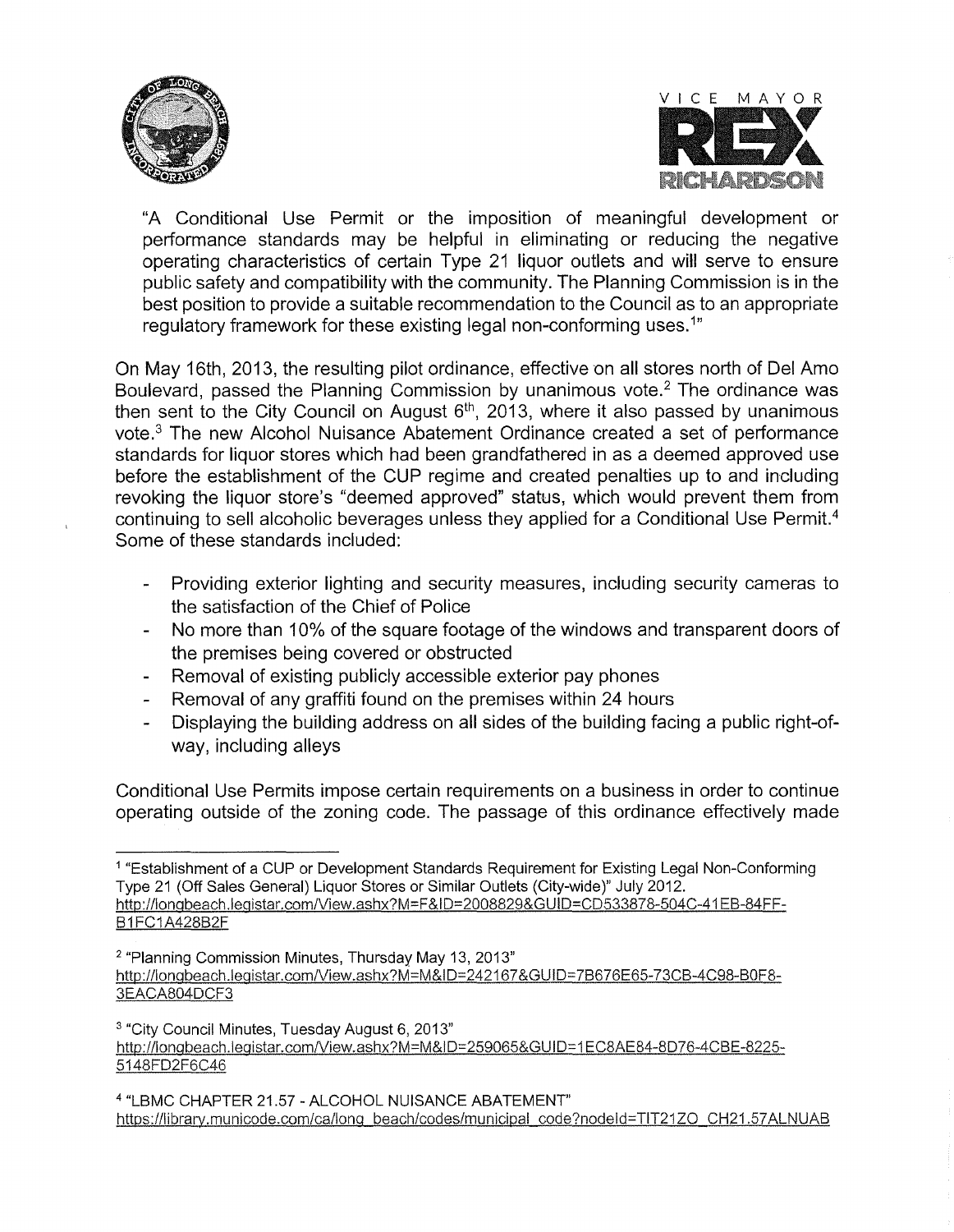



North Long Beach the first area of the City to have all of its liquor stores regulated at the local level. One year later, a May 2014 report to City Council on the impact of the pilot program revealed that 11 of the 26 targeted stores had reached compliance, while 12 were in the process of reaching compliance and 3 stores were refusing to comply.<sup>5</sup>

By May of 2015, all 26 stores had reached compliance, and the program was extended citywide by unanimous vote of the Council.6

According to a January 2017 update Council received from then-City Manager Pat West, the Alcohol Nuisance Abatement Ordinance had added 25 new compliant stores since its extension citywide.<sup>7</sup> The ordinance has received significant acclaim, receiving the  $2016$ Award of Excellence from both the American Planning Associations of Los Angeles and California.

### Nuisance Motels

Building off the success of the Alcohol Nuisance Abatement Ordinance, discussions between the City Manager, Vice Mayor Richardson, LBPD, the Department of Development Services, and the City's Human Trafficking task force began in mid-2017.8 These discussions culminated in a February 2018 report to Council detailing a Nuisance Motels Pilot Program, which would fill the gap in abatement left by the end of the City's Redevelopment Agency in 2011. The report cited the Alcohol Nuisance Abatement Ordinance as inspiration for the program, and detailed actions that the pilot program had taken, including imposing new security and facade standards for the six motels with the most calls to service in the city, and actions that might be necessary as part of a full program, including imposing living conditions regulations similar to those levied on rental

<sup>5 &</sup>quot;Alcohol Nuisance Abatement Ordinance Brings 'Tangible Improvements' to North Long Beach Liquor Stores" May 2014. https://lbpost.com/news/city/alcohol-nuisance-abatement-ordinance-brings-tangibleimprovements-to-north-lonq-beach-liguor-stores

<sup>6 &</sup>quot;City Council Minutes, May 12, 2015" http://longbeach.legistar.com/View.ashx?M=M&ID=464481&GUID=B8E6B06A-00CD-4C34-A7DA-163B66AEFB71

 $7$  "Alcohol Nuisance Abatement Ordiance Update  $-$  Implementation Status" Jan 2017. https://www.longbeach.gov/globalassets/city-manager/media-library/documents/memos-to-the-mayortabbed-file-list-folders/2017/january-26--2017---alcohol-nuisance-abatement-ordinance-update--implementation-status

<sup>&</sup>lt;sup>8</sup> "Long Beach leaders get tough on 'nuisance motels' that have spurred thousands of police calls" Feb 2018. https:/ /www.pressteleqram.com/2018/02/21 /long-beach-leaders-get-tough-on-nuisance-motelsthat-have-spurred-thousands-of-police-calls/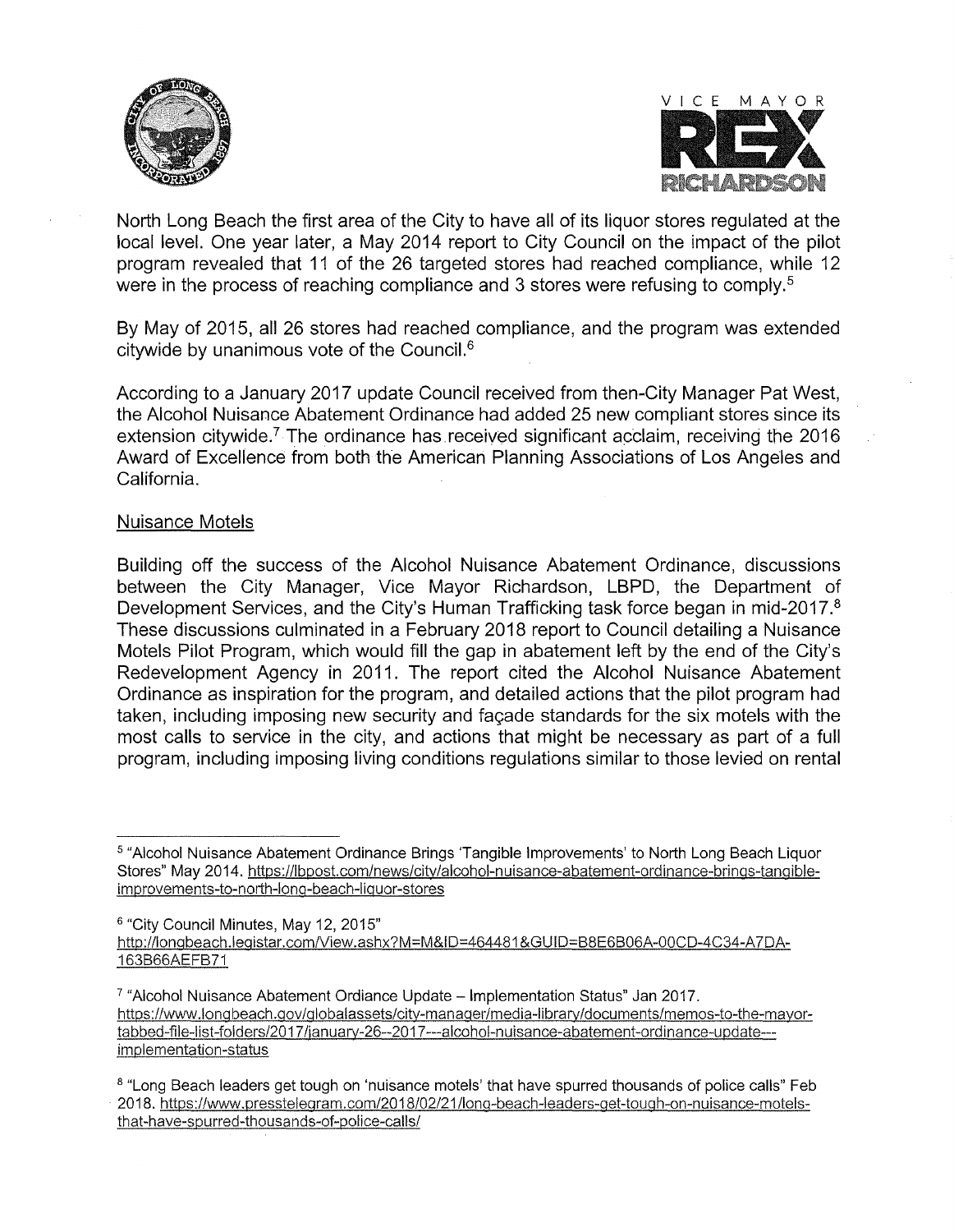



units, and using zoning and land use changes to phase out motels in areas of the city where tourism is no longer economically viable.<sup>9</sup>

Later that same month, Vice Mayor Richardson along with then-councilmember Jeannine Pearce introduced a directive to City Council calling for the creation of a permanent Nuisance Motel Ordinance, which would permanentize the pilot program and extend it to other motels with high numbers of calls to service.<sup>10</sup> The directive also called for the exploration of a Motel Amortization Program. The directive passed unanimously.<sup>11</sup>

In November 2018, the Development Services Department appeared in front of City Council to present the results of the Nuisance Motel Pilot Program, which resulted in a 30% reduction in calls to service in the 9 months since the program's regulations had been implemented on the 6 participating motels. With this success, the Department recommended the City Attorney begin preparing a citywide Nuisance Motel Program, and for City staff to continue exploring motel conversions, amortization, acquisitions, and zoning changes to phase out problem motels, particularly in North Long Beach, which could be coupled with financial incentives for current owners to redevelop their properties.<sup>12</sup> The recommendation passed council unanimously.<sup>13</sup>

After extensive community and stakeholder engagement, a final ordinance passed council unanimously in December of 2019, which created an interdepartmental City team (ICT) to address nuisance motels by bringing together the Health Department, the Development Services Department, LBPD, the Fire Department, the City Prosecutor's

<sup>10</sup> "Motel Nuisance Abatement and Amortization Ordinance" Feb 2018. http://longbeach.legistar.com/View.ashx?M=F&ID=5801388&GUID=DD160D70-57A0-4085-8F1E-9F4BA4E3B773

<sup>11</sup> "City Council Minutes, February 20, 2018" http://longbeach.legistar.com/View.ashx?M=M&ID=594307&GUID=E0DC8523-0103-4759-9BF3-1 C64091362CD

<sup>12</sup> "Report from Department of Development Services" Nov 2018. http://longbeach.legistar.com/View.ashx?M=F&ID=6719531&GUID=F57318AB-A552-4477-9FCD-C03E2288FAF6

<sup>13</sup> City Council Minutes, November 13, 2018"

http://longbeach.legistar.com/View.ashx?M=M&ID=647776&GUID=4D27014B-943A-4621-AA60-C5CDF82958D5

<sup>9 &</sup>quot;Nuisance Motels Pilot Program" Feb. 2018 https://www.longbeach.gov/globalassets/citymanager/media-library/documents/memos-to-the-mayor-tabbed-file-list-folders/2018/february-8--2018--nuisance-motels-pilot-program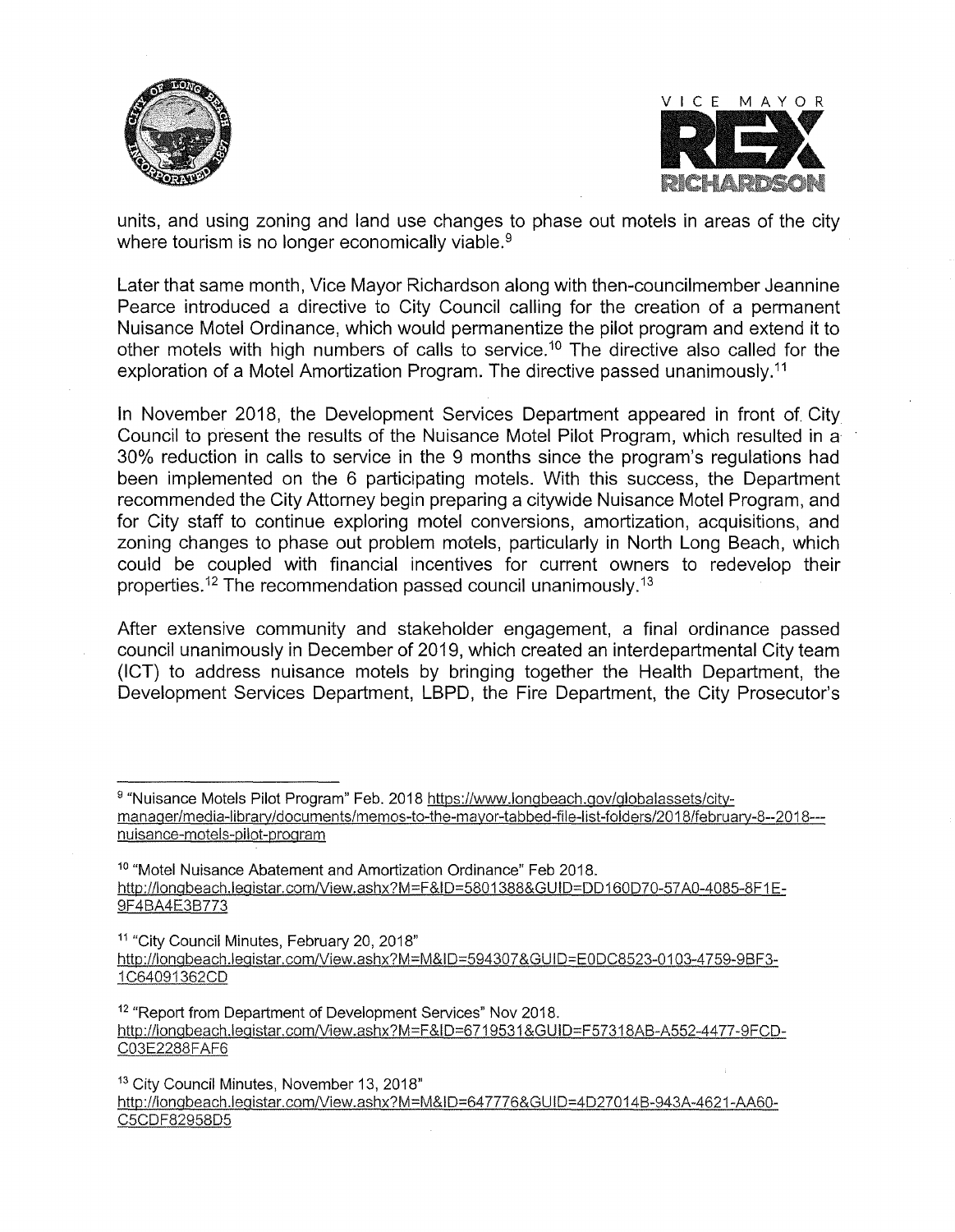



Office, and the City Attorney's Office.<sup>14</sup> The ICT is deputized to receive nuisance complaints, analyze PD data on calls to service, and institute the Nuisance Motel Program on those Motels which have elevated numbers of complaints and calls to service.<sup>15</sup> The program allows the ICT to choose from a menu of 22 regulatory requirements around safety and living conditions, which, unless complied with, could lead a nuisance motel to face monetary penalties or revocation of its business license or deemed approved status.<sup>16</sup>

# **The Problem**

A lot has happened since the passage of the Nuisance Motel Ordinance in 2019. The impacts of COVID-19 seem to have increased the prevalence of human trafficking – the Department of Homeland Security reported 35% more human trafficking arrests in 2021 than in 2020.<sup>17</sup> Long Beach PD reports that 79% of its  $647(b)$  (prostitution) calls to service take place within Beat 23, which encompasses the location of two of the original six target motels under the Nuisance Motel Program, along the Long Beach Boulevard corridor.

<sup>14</sup>"City Council Minutes, December 17, 2019" http://longbeach.legistar.com/View.ashx?M=M&ID=749400&GUID=E7B3C85C-A1C1-465E-9A6D-201E6EEE750A

<sup>&</sup>lt;sup>15</sup> "Communication from Development Services" Dec 2019. http://longbeach.legistar.com/View.ashx?M=F&ID=7950997&GUID=20A1256E-9B44-4B7A-9949-224289B61E03

<sup>16</sup>"LBMC CHAPTER 5.57- NUISANCE MOTEL REGULATION" https://libraty.municode.com/ca/long beach/codes/municipal code?nodeld=TIT5REBUTRPR CH5.57NU **MORE** 

<sup>17</sup>"Countering Human Traffcking: Year in Review" Feb 2022. https://www.dhs.gov/sites/default/files/2022- 02/CCHT%20Annual%20Report.pdf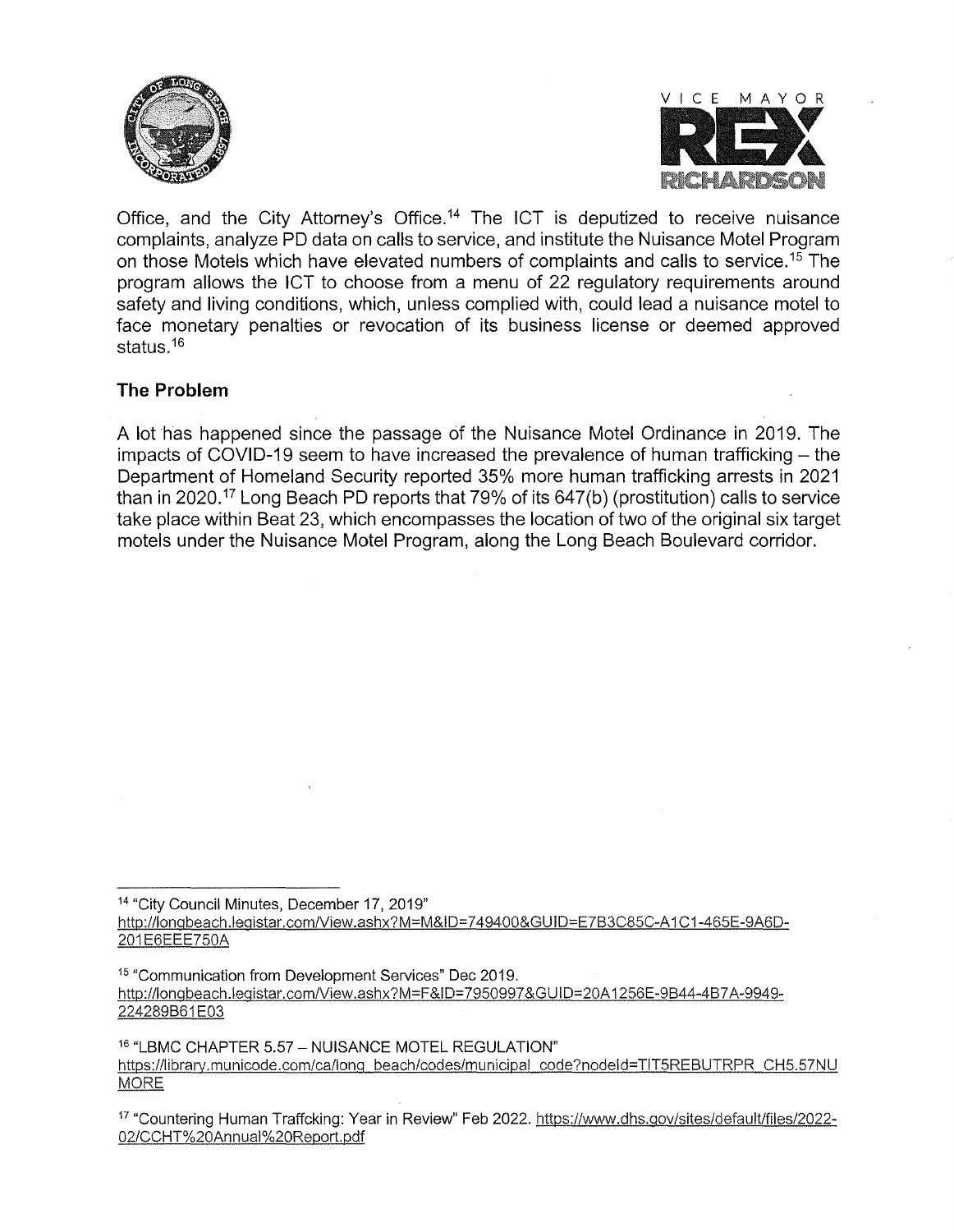





LBPD Beat 23 - Long Beach Boulevard highlighted in red

Before the Nuisance Motel Program launched, those two motels, Luxury Inn and the Searle Motel, accounted for more than 1,500 calls for service in the January 2014 - May 2017 reporting period, nearly two calls per day for a period of two years and five months.<sup>18</sup> If the 30% reduction found in the pilot program has held up over the past four years, those motels would still take up more than one call to service per day, and as is evident in the PD data, this corridor still presents a safety challenge. North Division currently deals with 86% of 647(b) calls citywide, which draws significant resources from the division's efforts to address other problems facing North Long Beach.

Council would benefit greatly from an update on the efficacy of the Nuisance Motel and Alcohol Nuisance Abatement Ordinances over the past three years of enforcement, including opportunities to strengthen both ordinances.

<sup>18</sup> "Nuisance Motels Pilot Program Data" Feb 2018.

```
http://longbeach.legistar.com/View.ashx?M=F&ID=5818540&GUID=CB201B1D-91BF-4181-BDCE-
9A1FECC43414
```